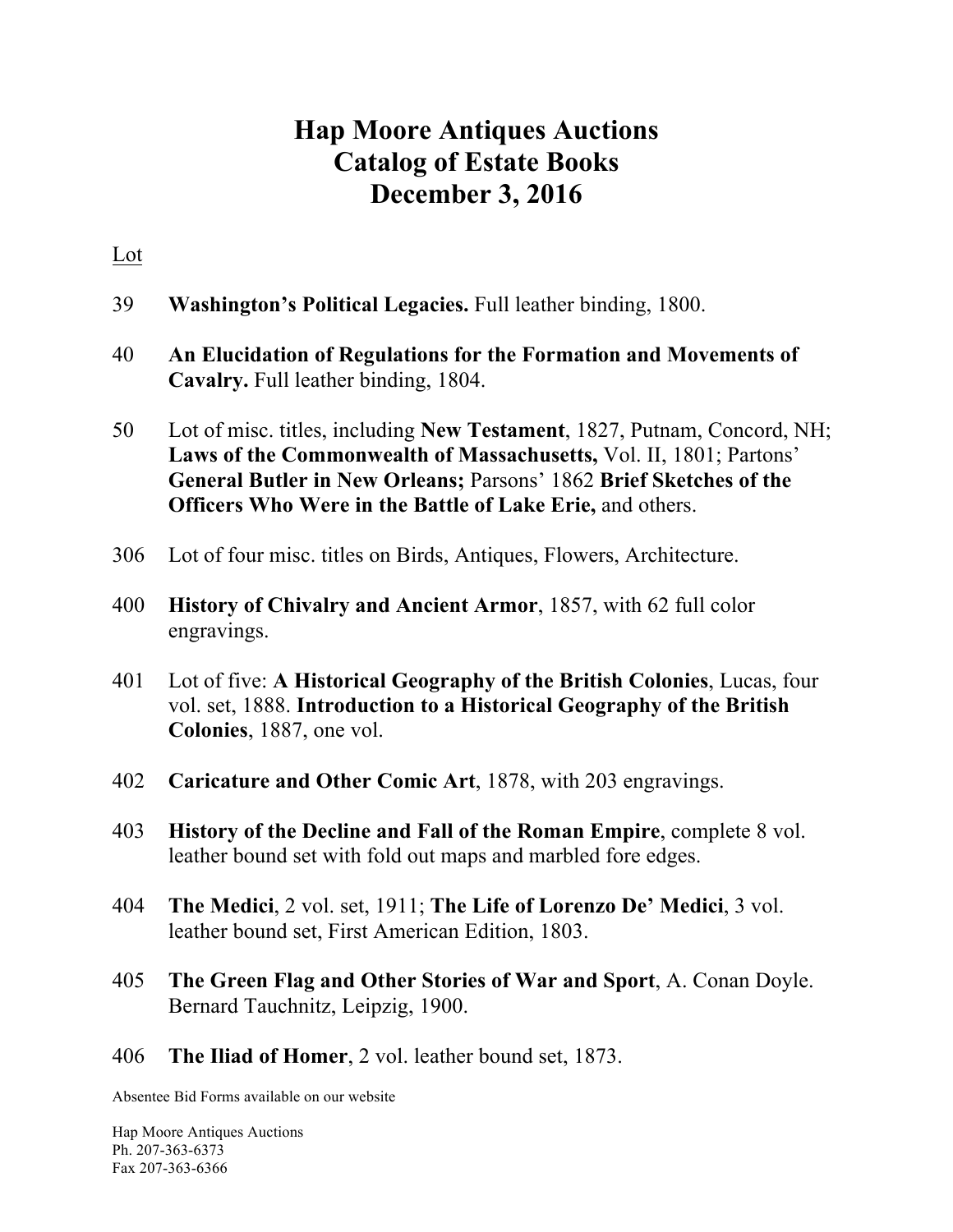- 407 Disraeili's **Curiosities of Literature**, 3 vol. leather bound set and a copy of **Amenities of Literature.**
- 408 **The Life and Letters of Lord MacAuley**, 4 vol. leather bound set, Bernard Tauchnitz, 1876.
- 409 **Alice's Adventures in Wonderland**, leather bound with 42 illustrations by John Tenniel, 1899.
- 410 **Society of Mayflower Descendants in the State of New York.**
- 411 **Les Trois Mousquetaires**, 1890, Dumas, 2 vol. set and Dumas' **Le Vicomte de Bragelonne**, 1890.
- 412 Lot of two Napoleon titles: **Napoleon The Last Phase**, 1901 and **Napoleon's Last Voyages, Being the Diaries of Sir Thomas Ussher**, 1895.
- 413 **The Rosicrucians, Their Rites and Mysteries**, Hargrave Jennings, 1870.
- 414 **The Dictionary of Science and Technical Terms**, 1884.
- 415 **The Life of Samuel Johnson**, James Boswell, 1807, vol. 1 only of 3 vols. set.
- 416 **C. Valerii Catulli Opera Omnia In Usum Delphini**, 1822.
- 417 **Epistole et Vangeli,** M. Remigio Fiorentino, MDCLXXXII.
- 418 Lot of three books about dogs: **The Book of Brigit: A Canine Globe Trotter**, 1916; Doctor John Brown's **A Little Book of Dogs**; E. A. Steiner's **My Doctor Dog.**
- 419 Lot of four books on Cicero and Seneca: **Le Lettere Scelte di M. Tullio Cicerone**, 1820 (in Italian); **Juvenalis Et Auli Persii Satyre**, 1735 (In Italian); **The Morals of Seneca: A Selection of His Prose,**W. Clode, ed.; **Cicero de Senectute**, **A Dialogue On Old Age**, 1902.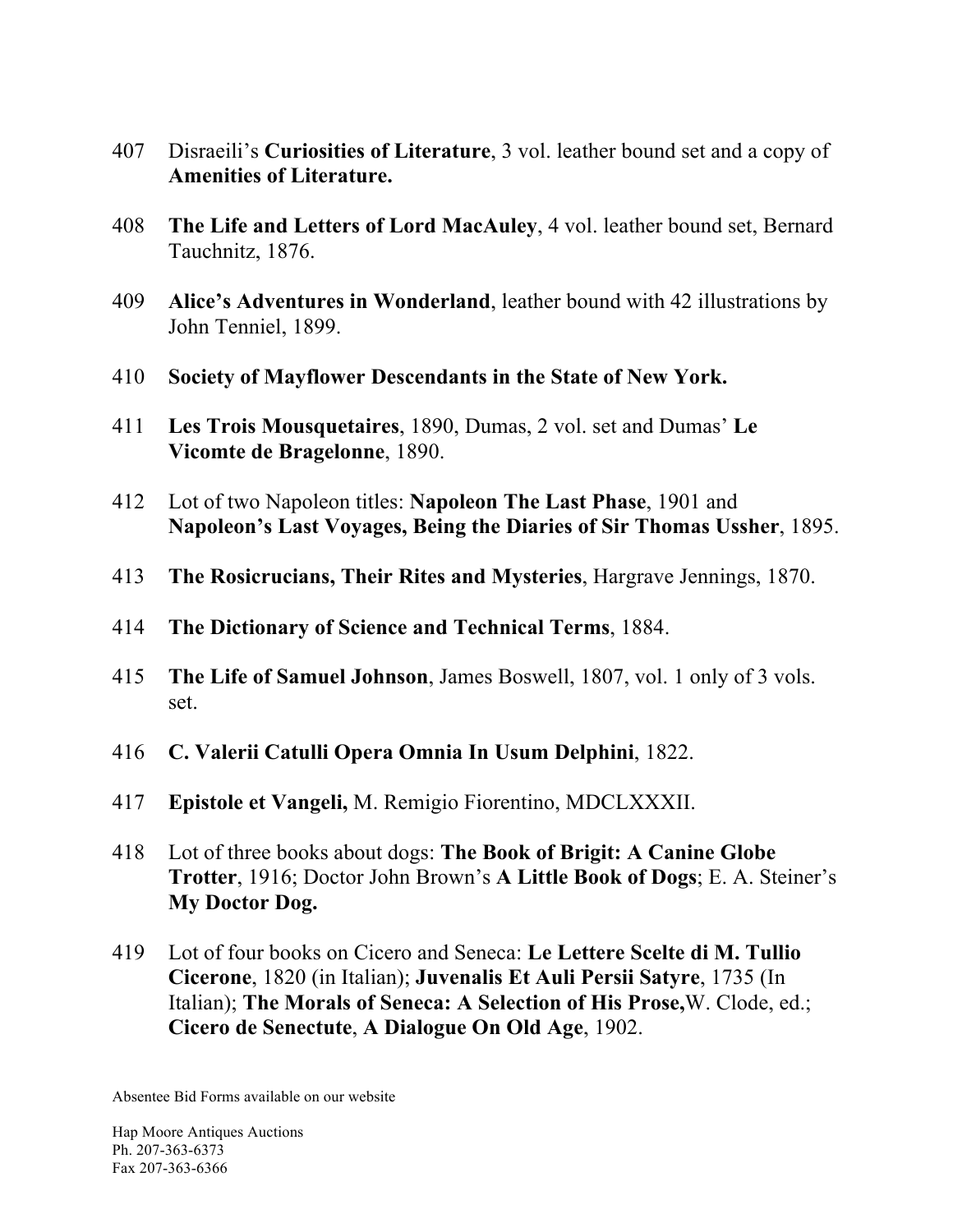- 420 Lot of miscellaneous estate books.
- 421 **Quinti Horatii Flacci, OPERA**, London, MDCCLXX (In Italian).
- 422 Lot of 11 poetry books, including leather bound copy of **The Poetical Works of Rogers, Campbell**, etc.; 2 vol. set: **A Later Pepys: The Correspondence of Sir William Weller Pepys**.
- 423 **The Rubaiyat of Omar Khayyam**, 1901.
- 424 Lot of six books, including **The Plays of Shakespeare**, 4 vol. leather bound set, 1807; **Chandos Portrait & Criticism, Shakespeare's Legal Acquirements Considered.**
- 425 **Memoirs of Maximillian De Bethune: Duke of Scully, Prime Minister to Henry the Great**, 3 vol. leather bound set.
- 426 Lot of 10 books on religion: Leather bound copy of **L'Antechrist** (**The Anti Christ**); Leather bound copy of **The Hymns of Orpheus**, 1792; Leather bound copy of **The Gentle Shepherd**, 1804.
- 427 Lot of 12 books on religion, including **The Doctrine of Grace Or The Office and Operations of the Holy Spirit**, in Hebrew and Latin, 1763.
- 428 Lot of 10 books on travel, including 2 vol. leather bound set of **Narrative of a Voyage of Discovery to Africa and Arabia**, 1835; **Narrative of a Voyage to Spitzbergen in the Year 1613**, 1860; **Les Colonies Francaises**  (In French), 1899, Zeitfragen.
- 429 Lot of 10 books on travel, including **Yosemite - An Ode**, 1915; **Souvenirs d'un Officier Pulonaos** (In French), 1877; **The English in the West Indies**, 1885.
- 430 Lot of 7 books in Italian, including **La Vita de Benvenuto Cellini** (The Life of Benvenuto Cellini), 1898; Volume 1 of **Gerusalemme Liberata de Torquato Tasso**, 1806.
- 431 Lot of 7 books in French, including **Lettres Escrites a Un Provincial Par Blaise Pascal**, 1854; **Ouvres de Voltaire Theatre**, Volume 1.